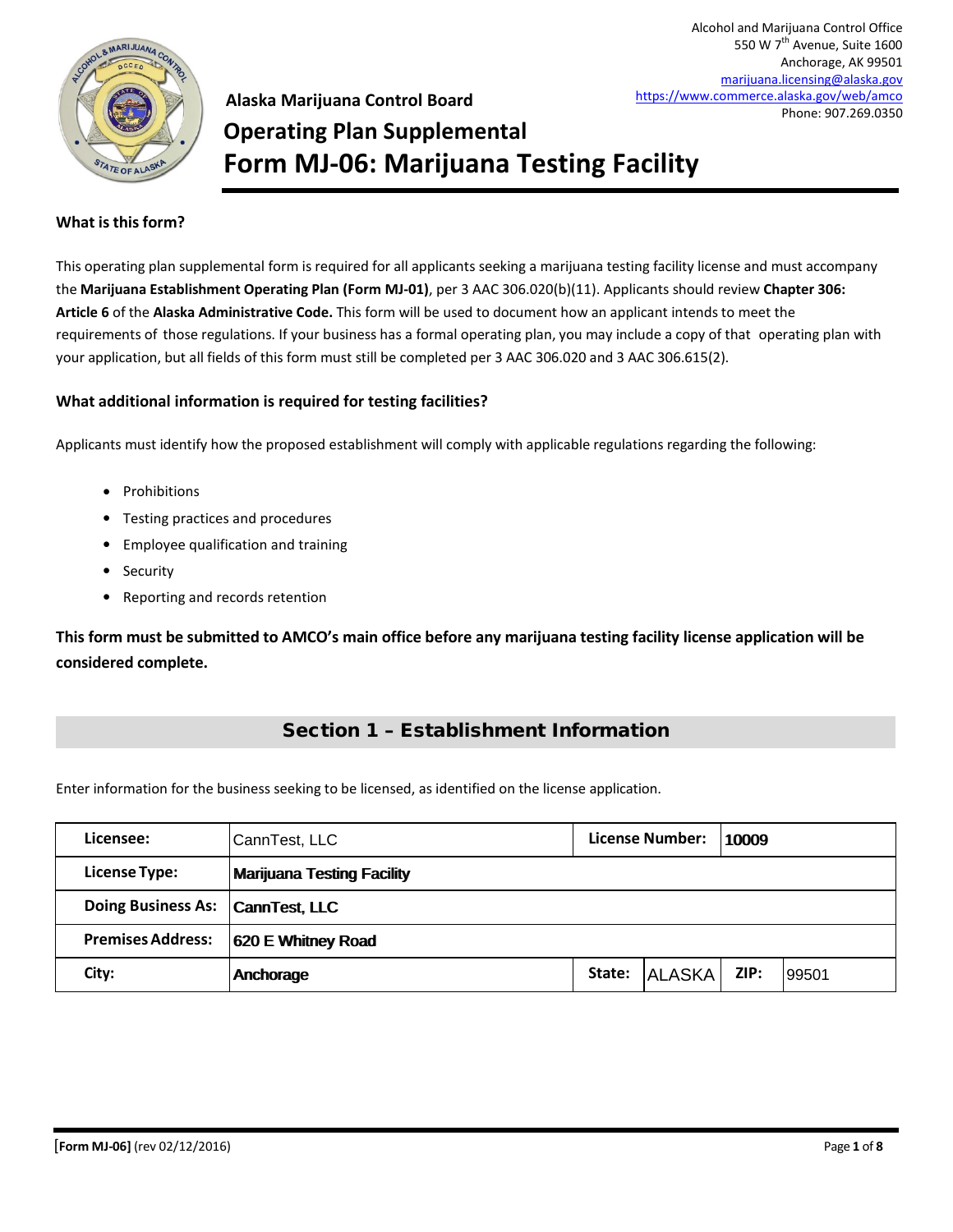

☐ ☐

■

■

☐ ☐

# **Operating Plan Supplemental Form MJ-06: Marijuana Testing Facility**

### Section 2 – Prohibitions

Applicants should review 3 AAC 306.610 and be able to answer "Agree" to all items below.

The marijuana testing facility will not: Agree Disagree Disagree Disagree Disagree Disagree Disagree Disagree

**Sell, deliver, distribute or transfer any marijuana or marijuana product to a consumer, with or without compensation**

**Allow any person to consume marijuana or marijuana product on its licenses premises**

### Section 3 – Testing Practices and Procedures

Review the requirements under 3 AAC 306.615, 3 AAC 306.635 – 3AAC 306.645, and 3 AAC 306.660, and identify how the proposed establishment will meet the listed requirements.

#### **Describe each test the marijuana testing facility will offer:**

| 1. Potency Testing<br>a. Using an Agilent 1100 HPLC Chromatography system flower, edibles and concentrates will be tested for<br>percentage (weight/dried weight) of THC, THCA, CBD, CBDA, CBN, CBC, CBG, delta 8 THC. Tests will be<br>considered failed is there is more that 5mg Total THC in a one serving edible, more than an average 5mg per<br>serving in a multiple serving edible or any serving in a multiple serving edible is more than 20% from the average<br>of the total package. Total THC will be calculated as: Total THC= $(\%THCA) \times 0.877 + (\%THC)$ . |                                                                                                                                                                                                                              |  |  |  |  |
|------------------------------------------------------------------------------------------------------------------------------------------------------------------------------------------------------------------------------------------------------------------------------------------------------------------------------------------------------------------------------------------------------------------------------------------------------------------------------------------------------------------------------------------------------------------------------------|------------------------------------------------------------------------------------------------------------------------------------------------------------------------------------------------------------------------------|--|--|--|--|
| 2. Microbial Testing<br>a. a. Using Agilent Aria PCR system flower, edibles and concentrates will be tested for the presence of<br>Salmonella species, Shiga-toxin producing Escherichia coli (STEC), and Aspergillus fumigatus, Aspergillus flavus,<br>Aspergillus niger. This test returns a pass/fail result.                                                                                                                                                                                                                                                                   |                                                                                                                                                                                                                              |  |  |  |  |
| 3. Residual Solvent Testing - Using Agilent 6890N Gas Chromatography system with an Agilent 7697A<br>Headspace Sampler solvent based concentrates will be tested are shown below with the maximum levels<br>allowable for passing.                                                                                                                                                                                                                                                                                                                                                 |                                                                                                                                                                                                                              |  |  |  |  |
| lButanes<br>Heptanes<br> Benzene<br><b>Toluene</b><br>Hexane                                                                                                                                                                                                                                                                                                                                                                                                                                                                                                                       | < 800 Parts Per Million (PPM)<br><500 Parts Per Million (PPM)<br>< .025 Parts Per Million (PPM)<br>< 1 Parts Per Million (PPM)<br>< 10 Parts Per Million (PPM)<br>Total Xylenes (m,p, o-xylenes) < 1 Parts Per Million (PPM) |  |  |  |  |

4. Molds, Mildew and Filth - Using an AmScope SM-2TZ-8M Digital Professional Trinocular Stereo Zoom Microscope with up to 90x magnification and and an 8MB camera flower will be examined and photographed to 90x magnification and photographed to 90x magnification and photographed to 90x magnification and photographed to 9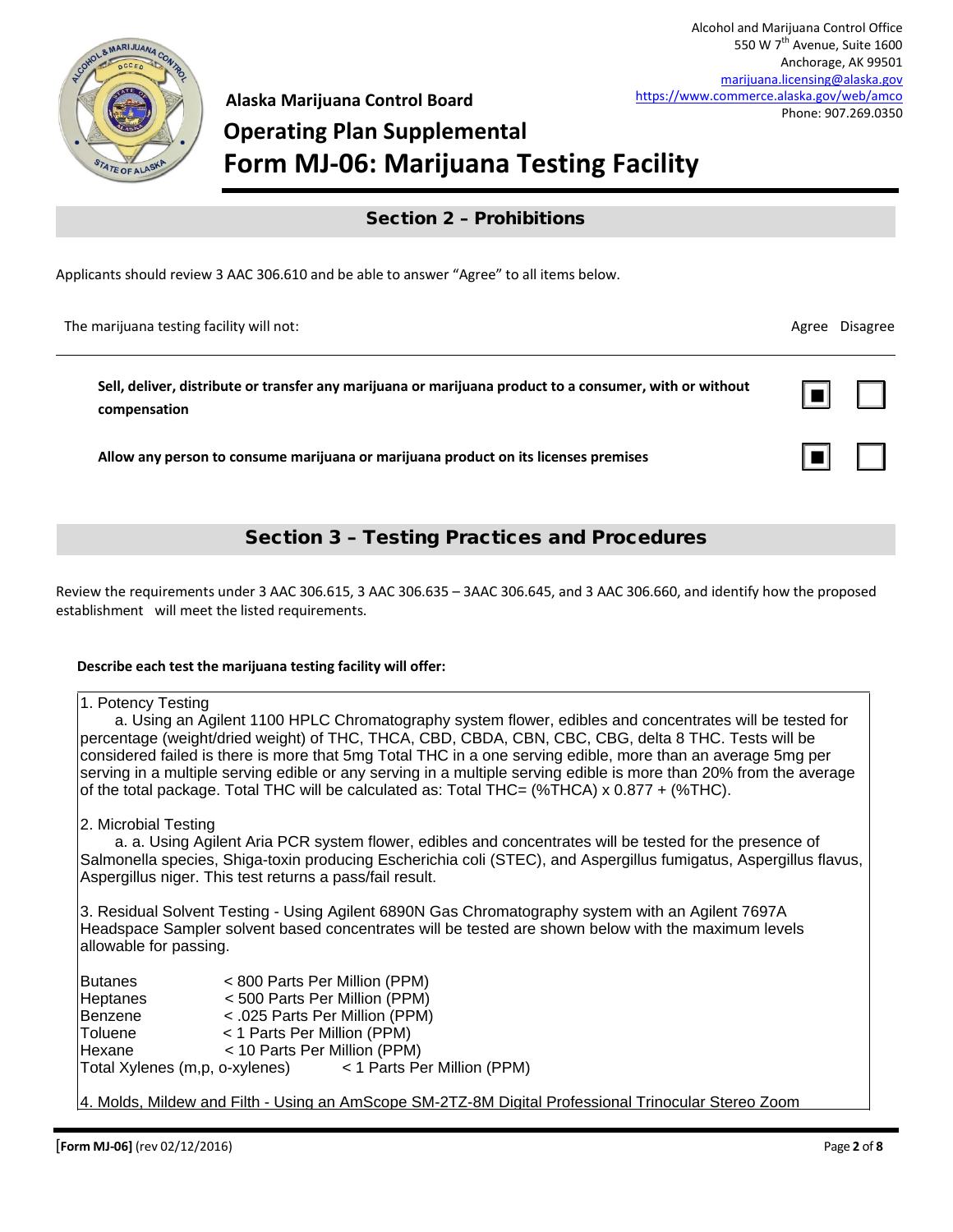

550 W 7<sup>th</sup> Avenue, Suite 1600 Anchorage, AK 99501 marijuana.licensing@alaska.gov https://www.commerce.alaska.gov/web/amco Phone: 907.269.0350

Alcohol and Marijuana Control Office

## **Alaska Marijuana Control Board Operating Plan Supplemental Form MJ-06: Marijuana Testing Facility**

#### **Standard Operating Procedure Manual (3 AAC 306.640):**

Applicants for marijuana testing facilities must have a written procedures manual with detailed instructions explaining how to perform each testing method the applicant or marijuana testing facility uses, and minimum standards for each test. Applicants should be able to answer "Agree" to all items below.

#### **The marijuana testing facility will ensure that the standard operating procedure manual:** Agree Disagree Disagree

Is available to each employee at all times

Will cover at least the required procedures listed under 3 AAC 306.640

#### **Describe the marijuana testing facility's standard operating procedure for each test the facility will offer:**

#### 1) Potency

Moisture content of samples is determined by Loss On Drying method, with an analytical balance and forced ventilation oven. Cannabinoids are extracted from dried sample by agitation and sonication in methanol/chloroform solvent. Extracts are analyzed by reverse phase high performance liquid chromatography, using a UV detector. Compounds are quantitated by comparison to reference standards purchased from Cerilliant.

#### 2) Microbial

Contaminating organisms are assessed by quantitative polymerase chain reaction (QPCR). Sample material is first masticated in nutrient broth, and incubated to allow viable organisms to replicate. Total DNA is then extracted from the culture medium, and assayed by QPCR. Probe sets for each of the 5 state required organisms are obtained from Medicinal Genomics, who have validated their efficacy. Each set includes a positive, negative, and loading control. Amplification for any of the 5 probe sets before cycle 35 constitutes a failure for the microbial assay.

3) Residual Solvents (concentrates only)

Solvent residue is determined in samples by gas chromatography. The samples are prepared by full evaporation technique headspace sampling, and the detector is a flame ionization detector. Solvents are quantitated by comparison to reference standards purchased from Emerald Scientific.

Please see attached file "CannTest Standard Operating Procedures.pdf" for a full description of tests.

[**Form MJ-06]** (rev 02/12/2016) Page **3** of **8**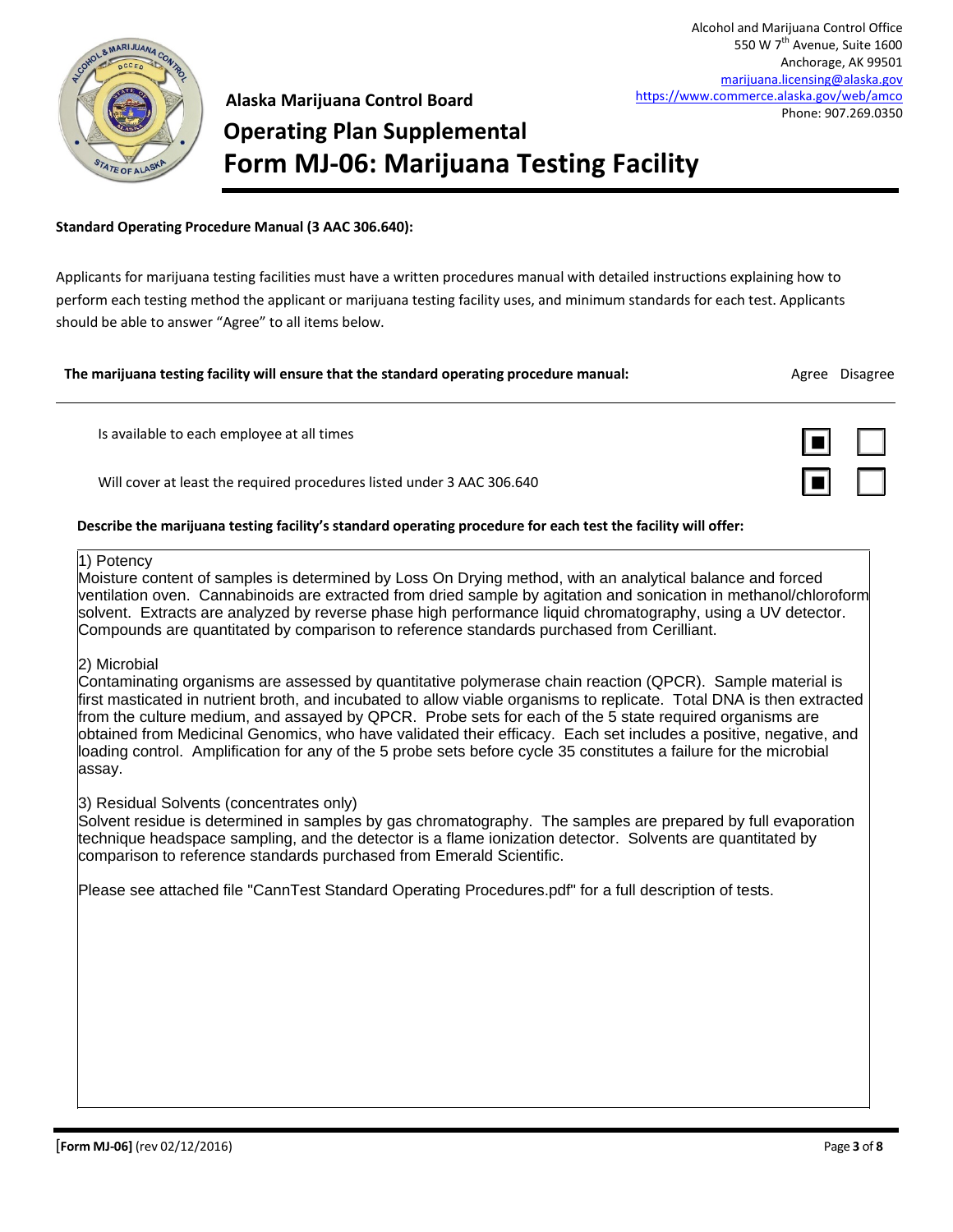

**Alaska Marijuana Control Board Operating Plan Supplemental Form MJ-06: Marijuana Testing Facility**

#### **Laboratory Testing of Marijuana and Marijuana Products (3 AAC 306.645):**

A licensed marijuana testing facility must meet minimum standards for laboratory testing. Applicants should be able to answer "Agree" to all items below.

#### **The marijuana testing facility applicant has:** Agree Disagree **Constanting in the marijuana testing facility applicant has:** Agree Disagree **Disagree Agree Disagree**

Read and understands and agrees to the requirements listed under 3 AAC 306.645



#### **Describe the acceptable range of results for each test the marijuana testing facility will offer:**

There are two criteria that define acceptable range of results. One is the range that is allowed for in the Alaska State Regulations, and the second is the acceptable standard deviation between tests of the same sample. Each will be addressed in order below.

For potency testing an individual serving of edible product must contain less than 5mg active THC to pass testing. For a multiple serving of edible product there must be less than 50mg active THC. Residual Solvents must test under the values stated below:

| <b>Butanes</b> |                                | < 800 Parts Per Million (PPM)  |  |  |  |
|----------------|--------------------------------|--------------------------------|--|--|--|
| Heptanes       |                                | <500 Parts Per Million (PPM)   |  |  |  |
| Benzene        |                                | < .025 Parts Per Million (PPM) |  |  |  |
| Toluene        |                                | < 1 Parts Per Million (PPM)    |  |  |  |
| Hexane         |                                | < 10 Parts Per Million (PPM)   |  |  |  |
|                | Total Xylenes (m,p, o-xylenes) | < 1 Parts Per Million (PPM)    |  |  |  |

The product must have less than 1 colony forming unit per gram of Shiga-toxin producing Escherichia coli (STEC), and Aspergillus fumigatus, Aspergillus flavus, Aspergillus niger.

Acceptable measurement standard deviation encompasses method precision and method accuracy. Method precision refers to the variation when testing multiple samples taken from the same lot, and method accuracy refers to variation when performing multiple tests of the same sample. A report commissioned by the WA State Liquor and Cannabis Board, which can be viewed at

http://liq.wa.gov/publications/Marijuana/BOTEC%20reports/1e-Sampling-Lots-Final.pdf, gathered results from a single lab that had previously proven that they provide highly accurate results. Method precision is dependent on the size of the sample. The report found that for a two gram sample percentage of THC could be determined to within +- 5.1% variability based on the difference from the mean in five samples from the same lot. Variability decreased to 9.9% for 1 gram and increased to 1.5% for 5 grams. The WA board recommended that 2 grams is the optimal amount amount for a sample based on a compromise of precision and economics. The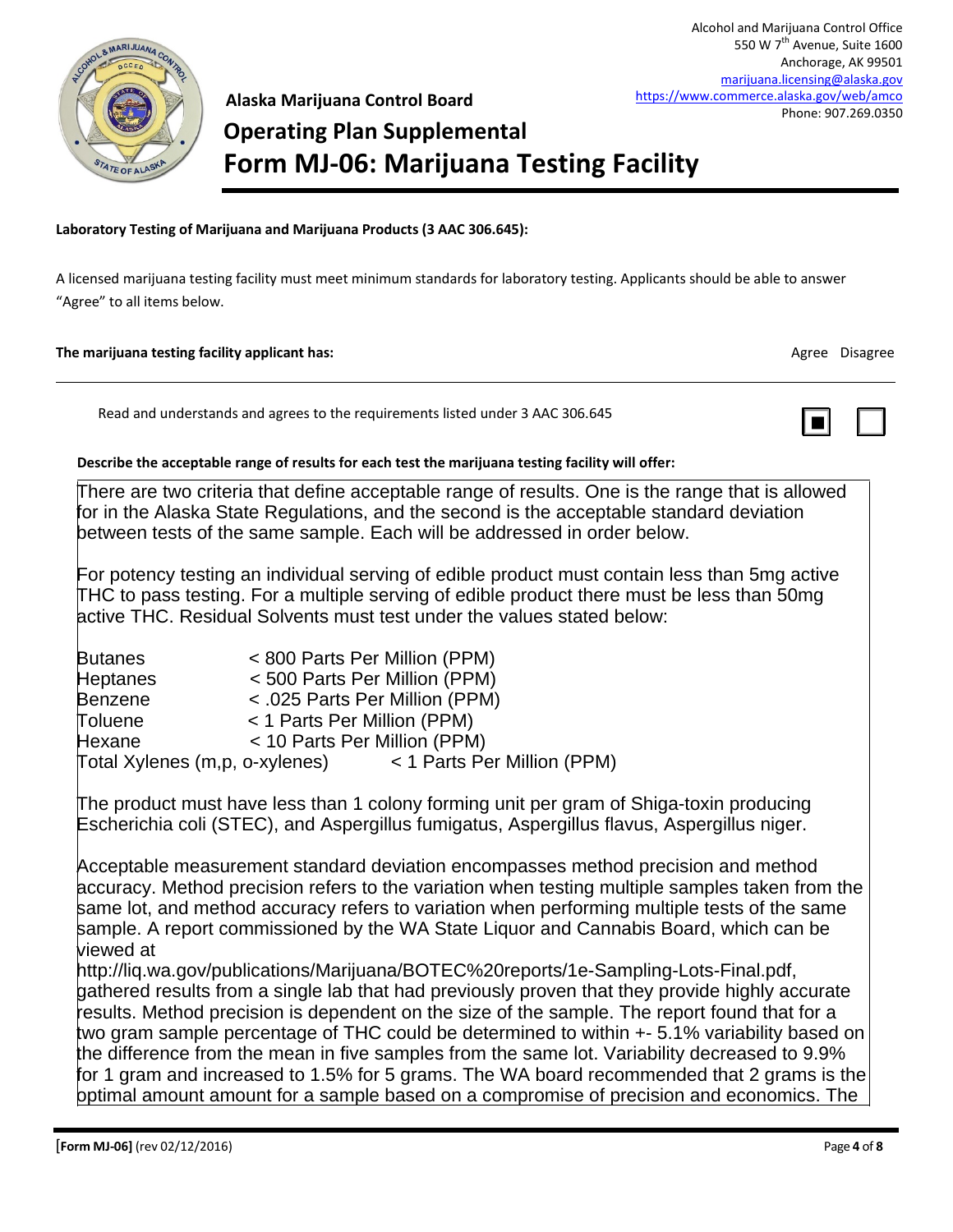

## **Operating Plan Supplemental Form MJ-06: Marijuana Testing Facility**

## Section 4 – Employee Qualification and Training

Review the requirements under 3 AAC 306.625 – 3 AAC 306.630, and identify how the proposed establishment will meet the listed requirements.

**Proficiency Testing Program (3 AAC 306.625):**

**Describe how the marijuana testing facility will ensure the scientific director and all testing analysts are proficient in utilizing testing equipment and analyzing samples:**

All testing equipment used in the ltesting facility, including the Agilent 6890 Gas Chromatography system, the 7697 Headspace Sampler, the 1100 High Pressure Liquid Chromatography system, EZChrome Software, and the Aria qPCR system included extensive training from qualified professionals at Agilent Technologies. The Scientific Director was present at all of these training sessions. The Scientific Director will have the responsibility of passing on proper instrumentation use to all testing analysts. Proper use of each instrument an analyst will use will be demonstrated. Also, each step in the process of analyzing samples that are part of the analysts job description will be demonstrated.

The Scientific Director will prepare a sample, made from certified standards, of a concentration known only to him. The analyst must test the sample on the equipment he or she will be using in the testing facility, and provide a result that is within 5% of the actual as known by the Scientific Director. The analyst will be allowed two attempts at a correct answer, and if they are not able to provide a correct answer additional training will be provided until they are able to properly test a sample. No analyst will be allowed to perform a test for a customer until they have passed this proficiency test.

If the Scientific Director decides to leave CannTest, LLC he will allow a one month period to train a replacement Scientific Director. The new Scientific Director must pass the same proficiency test as the other analysts on each piece of equipment used at CannTest, LLC. The new Scientific Director can not begin duties until all proficiency tests are passed.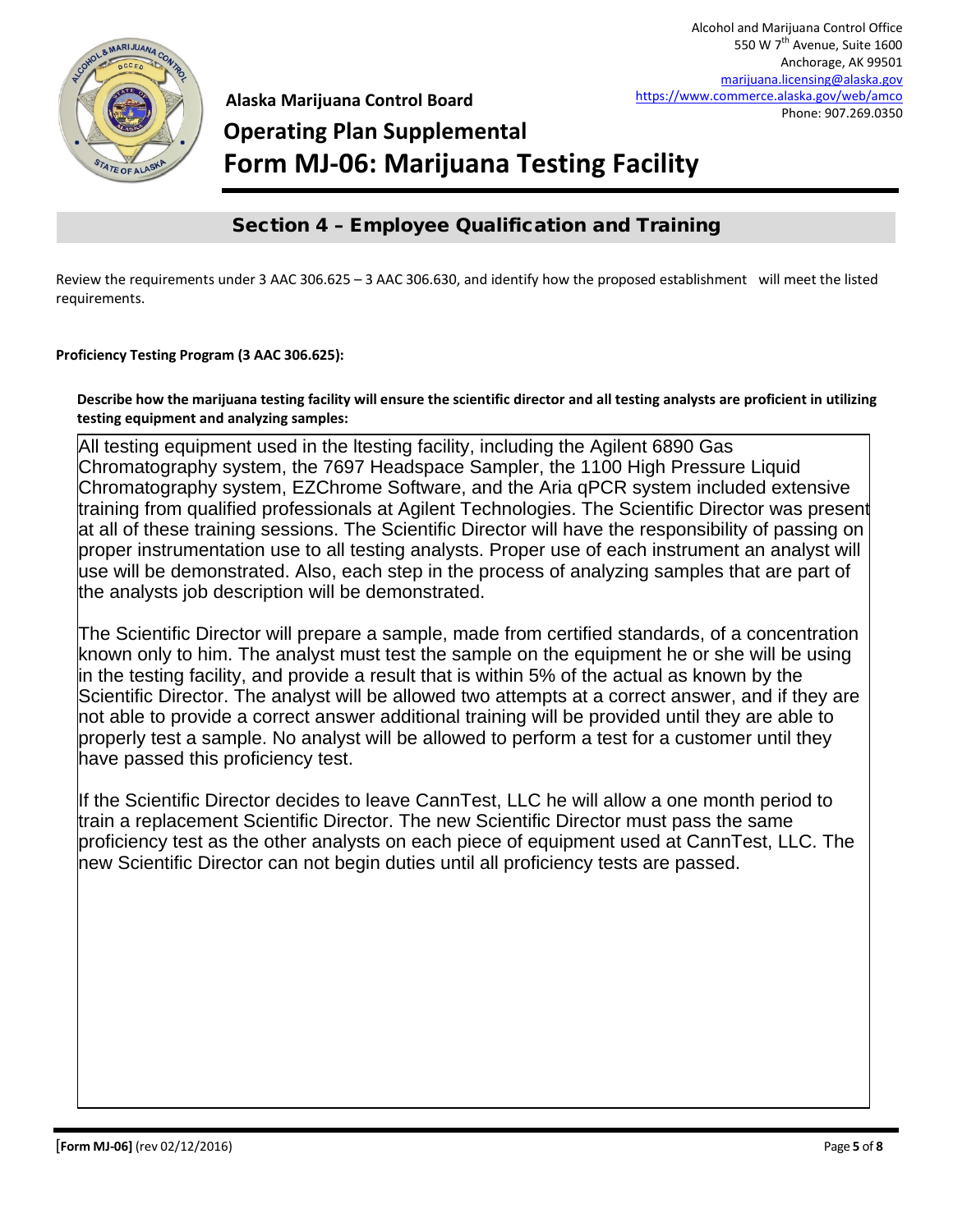

# **Operating Plan Supplemental Form MJ-06: Marijuana Testing Facility**

#### **Scientific Director (3 AAC 306.630):**

All marijuana testing facilities must employ a scientific director with responsibilities and qualifications set out in 3 AAC 306.630 and 3 AAC 306.640(b).

#### **Name the scientific director and describe how he/she meets the qualifications set out in 3 AAC 306.630(b).**

The Scientific Director of CannTest, LLC will be Dr. Jonathan Rupp. Dr. Rupp received his Ph.D in Microbiology with a minor in Biochemistry from Indiana University in December 2011. His Ph.D thesis was in the area of liquid chromatography based protein preparation and technique development. Since earning his Ph.D he has worked for 3 1/2 years as a post-doctoral research fellow at the University of Alaska, Anchorage. His area of research has been laboratory based enzymatic, biochemical, and functional assays, plant extract based antiviral compound screening, and microbial detection in wildlife samples.

### Section 5 – Security

Review the requirements under 3 AAC 306.650, and identify how the proposed establishment will meet the listed requirements.

#### **Chain of Custody (3 AAC 306.650):**

#### **Describe how the marijuana testing facility will meet the chain of custody requirements as listed in this section:**

CannTest, LLC, will inform each customer through a Request for Service form of required sampling methodology, packaging requirements, and storage conditions. Commercial clients must prepare a Transport Manifest through the METRC system prior to delivering a sample. At the point of receiving a sample, CannTest will verify the deliverer's Marijuana Handler ID, and the transport manifest information. The receiving employee will inspect the condition of package and contents, and ensure it is satisfactory. If accepting the delivery, the receiving employee will sign and accept via METRC. A CannTest sample ID will be assigned to each received sample in the Laboratory Information Management System (LIMS). Once received a sample is transferred to the secure testing area, and assigned to an analyst. During testing, sample manipulations are logged on the sample sheet in the LIMS. If samples, aliquots, or extracts are transferred to another analyst during testing, this is recorded in the LIMS. If necessary, transfers to another testing facility will be documented via transport manifest in METRC, and the amount and status of material is recorded in the LIMS.CannTest. LLC will continually maintain a list of authorized personnel and restrict access to secure areas to only these personnel. During non working hours the facility will be locked, the alarm system will be active, and video monitoring will be in effect. The Sample Preparation room will be where all cannabis is stored, and this room is secure and locked when not in use. The Sample Preparation room is also where a technician will aliquot samples and log them in. Samples will be stored at 4 degrees Celsius if they will be used within 24 hours or -20 degrees Celsius if a longer time is needed. Samples, aliquots and extracts will be disposed in the Sample Preparation room under video camera, and the date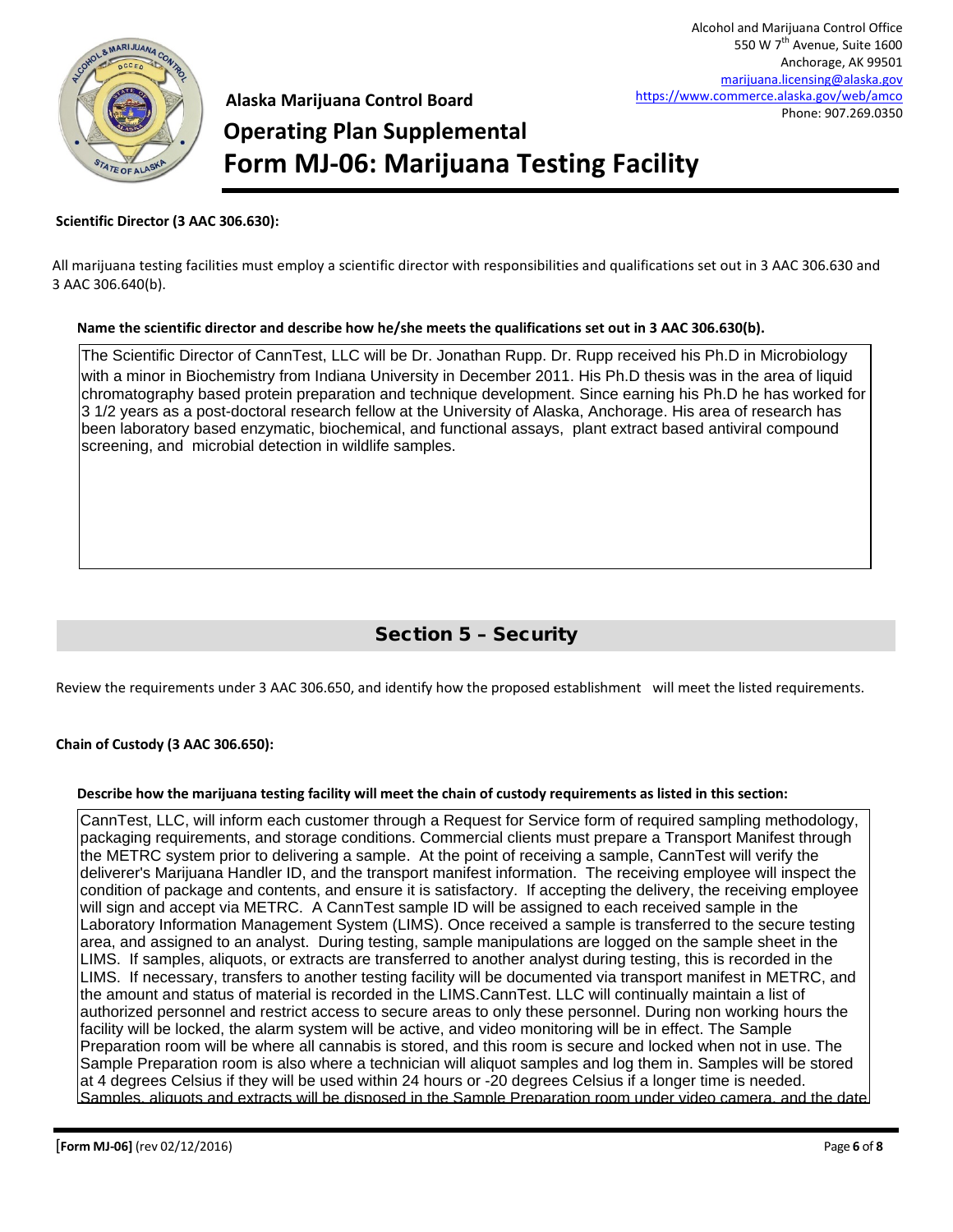

Alaska Marijuana Control Board **Operating Plan Supplemental** Form MJ-06: Marijuana Testing Facility

#### **Section 6 - Reporting and Records Retention**

Applicants should review 3 AAC 306.670 - 3 AAC 306.675 and be able to answer "Agree" to all items below.

#### Reporting, Verification (3 AAC 306.670):

| The marijuana testing facility applicant:                                                    | Agree Disagree           |
|----------------------------------------------------------------------------------------------|--------------------------|
| Has read, understands, and agrees to the reporting requirements outlined in 3 AAC 306.670(a) |                          |
| Has read, understands, and agrees to the reporting requirements outlined in 3 AAC 306.670(b) |                          |
| Records Retention (3 AAC 306.675):                                                           |                          |
| The marijuana testing facility applicant:                                                    | <b>Disagree</b><br>Agree |

Has read, understands, and agrees to the records retention requirements listed in 3 AAC 306.675

I declare under penalty of perjury that I have examined this form, including all accompanying schedules and statements, and to the best of my knowledge and belief find it to be true, correct, and complete.

ENVIRONMENTAL lature of licensee Printed name Subscribed and sworn to before me this <u>11</u> day of  $A$  pri  $20/6$ **WEIGHTER** Notary Public in and for the State of Alaska. My commission expires:

[Form MJ-06] (rev 02/12/2016)